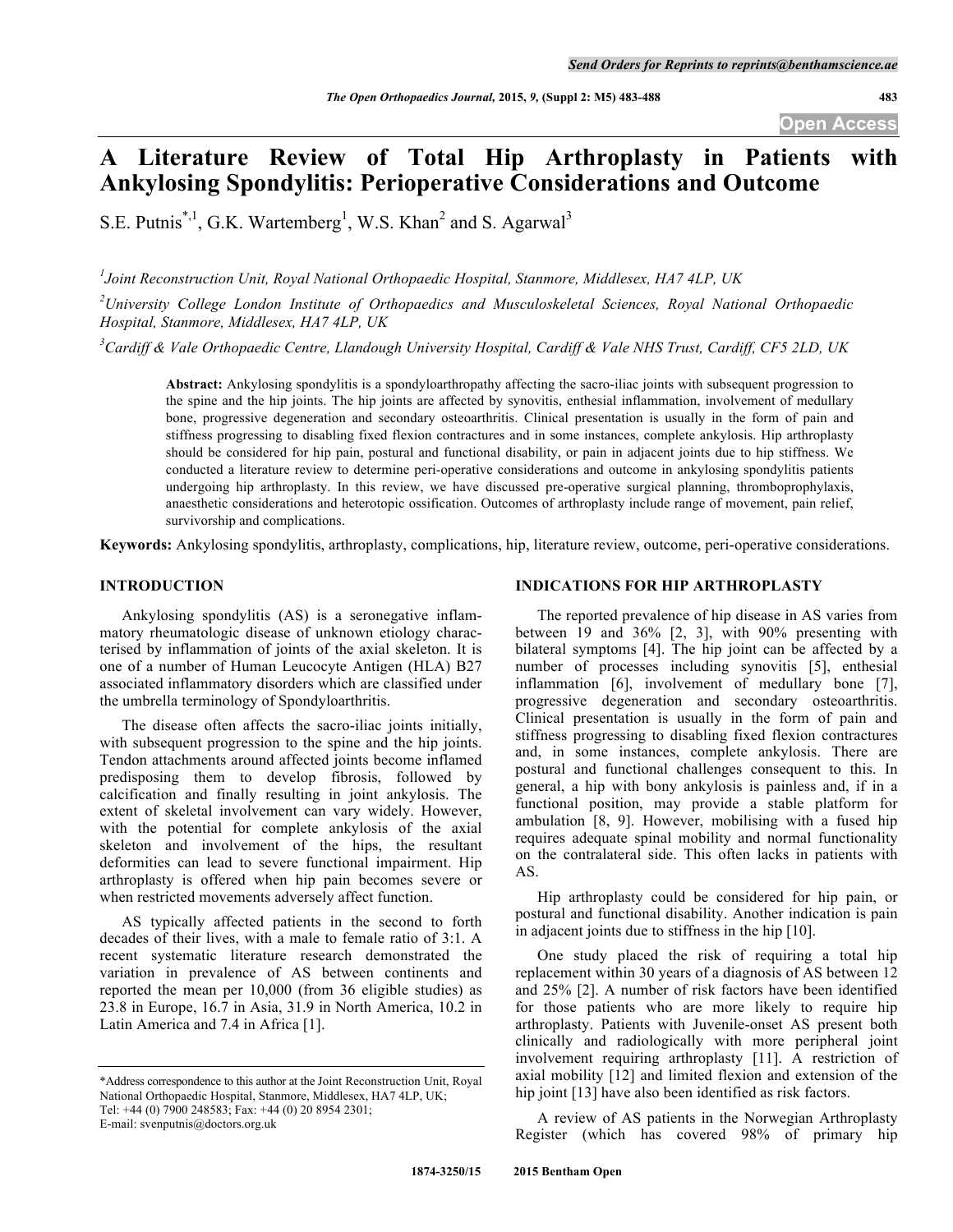arthroplasties in Norway since 1988) showed the mean age at surgery increased significantly from 49.9 years prior to 2002 and 56.4 years thereafter, which led to a suggestion that this may be related to the introduction of TNF-alpha inhibitors [14].

We conducted a literature review to determine perioperative considerations and outcome in AS patients undergoing hip arthroplasty. Table **1** summarises the outcomes of total hip arthroplasty in these patients reported in the English literature and includes the number of hips operated on, the implant type, mean follow-up, postoperative range of movement, pain relief, incidence of heterotopic ossification, survivorship and revisions.

## **PERI-OPERATIVE CONSIDERATIONS**

#### **Pre-Operative Planning**

AS patients present with debilitating pain and postural deformity through a combination of spinal, pelvic and hip disease. This poses unique problems for hip arthroplasty surgeons. Careful clinical and radiographic assessment of the entire spine, pelvis and lower limbs is essential to accurately evaluate the effect that surgery will have on function. Standing antero-posterior and lateral long leg films are recommended to assess postural alignment [15].

Surgical management of deformity primarily involves hip arthroplasty and, less frequently, spinal osteotomy for correction of kyphotic deformity [16]. Occasionally a patient may require both. Earlier papers suggested that hip arthroplasty should be performed first [17-19]. A review of 28 consecutive patients who underwent both a spinal osteotomy and a total hip arthroplasty (22 spine osteotomy first, 6 arthroplasty first), revealed two anterior dislocations in the group having hip arthroplasty prior to spinal correction, leading the authors to recommend spinal correction prior to embarking on hip arthroplasty [20]. Tang *et al*. [15] also reported two anterior dislocations in a series of 58 hips using the posterior approach. They went on to recommended spinal surgery first in cases of severe spinal kyphosis.

Preventing hip dislocation is an important pre-operative and intra-operative consideration. The functional position of the arthroplasty, taking into account of any alterations, future spinal surgery will produce, is paramount. Patients often present with posterior pelvic tilt are as part of their axial disease or to compensate for fixed hip flexion. The higher rate of anterior dislocations has been blamed on this, with subsequent recommendations to insert the cup with less anteversion [15]. Debarge *et al*. reported that the pelvis of patients with ankylosing spondylitis tilted posteriorly by a mean of 15° compared to normal subjects [21]. A parametric experimental model to evaluate posterior pelvic tilt and arthroplasty instability found that 20° of posterior pelvic tilt failed to achieve a safe range of movement, when the cup was positioned in the Lewinnek's safe zone. Reduced anteversion in the range of  $0^{\circ}$  to  $10^{\circ}$  appeared to be acceptable to compensate for pelvic tilt [22].

Additional contracture releases for AS patients are common, and again, these need to be considered both preoperatively and intra-operatively. Knee contractures may be accentuated by hip surgery and may need to be addressed separately [23]. Fixed flexion deformity of the hip may require sequential intra-operative release of the anterior capsule, adductor longus tendon and iliopsoas.

## **Anaesthetic Considerations**

Ankylosing Spondylitis can have a number of extraarticular manifestations. Cardiac manifestations have been termed as HLA-B27 Cardiac Syndrome consisting of aortic insufficiency, conduction disturbances of the atrioventricular node with a probable subsequent indication for a paced rhythm, and myocardial involvement with a possible compromise of left ventricular function [24]. Involvement of the chest wall leads to reduced chest expansion with compromise of pulmonary function and this should be assessed preoperatively. Intubation can be complicated by cricoarytenoid arthritis, vocal cord fixation and deformities of the temporomandibular joints and cervical spine. A combination of cervical kyphosis and osteoporosis also leads to complexities in patient positioning. A rigid, unsupported, cervical spine is most susceptible to hyperextension injuries, and this is the most common site for fractures in AS patients [25]. Reports in the literature of a fracture dislocation of the lumbar vertebrae during the peri-operative period [26] and two cases of iatrogenic paraplegia after thoracic extension fractures when undergoing hip arthroplasty serve as stark reminders of the difficulties in transferring and positioning AS patients [27].

## **Thromboprophylaxis**

With no current worldwide consensus on thromboprophylaxis for hip arthroplasty and studies refuting national guidelines [28], centres may currently have individual local guidelines. There is no evidence to suggest AS patients have a different risk to other hip arthroplasty patients. A study in China with a cohort of predominantly young and thin AS patients found a decreased rate of deep vein thrombosis when comparing 54 arthroplasties in the AS group with 95 arthroplasties in an osteoarthritic group [29].

## **Heterotopic Ossification**

Heterotopic ossification (HO) is a complication that can impact patients with AS undergoing hip arthroplasty. Early studies reported high rates of between 9% and 100% [18, 19, 30-34]. Brinker *et al*. went as far as critically reviewing these papers and revealing potential confounding risk factors such as the use of a trochanteric osteotomy or pre-operative bony ankylosis. Additional risk factors have also been identified; patients who have had multiple operations on the hip or those that develop post-operative infection [36].

Not all patients with radiographic signs of HO will develop symptoms. Brooker's [37] scale of I-IV quantifies the extent and therefore severity of HO, ranging from small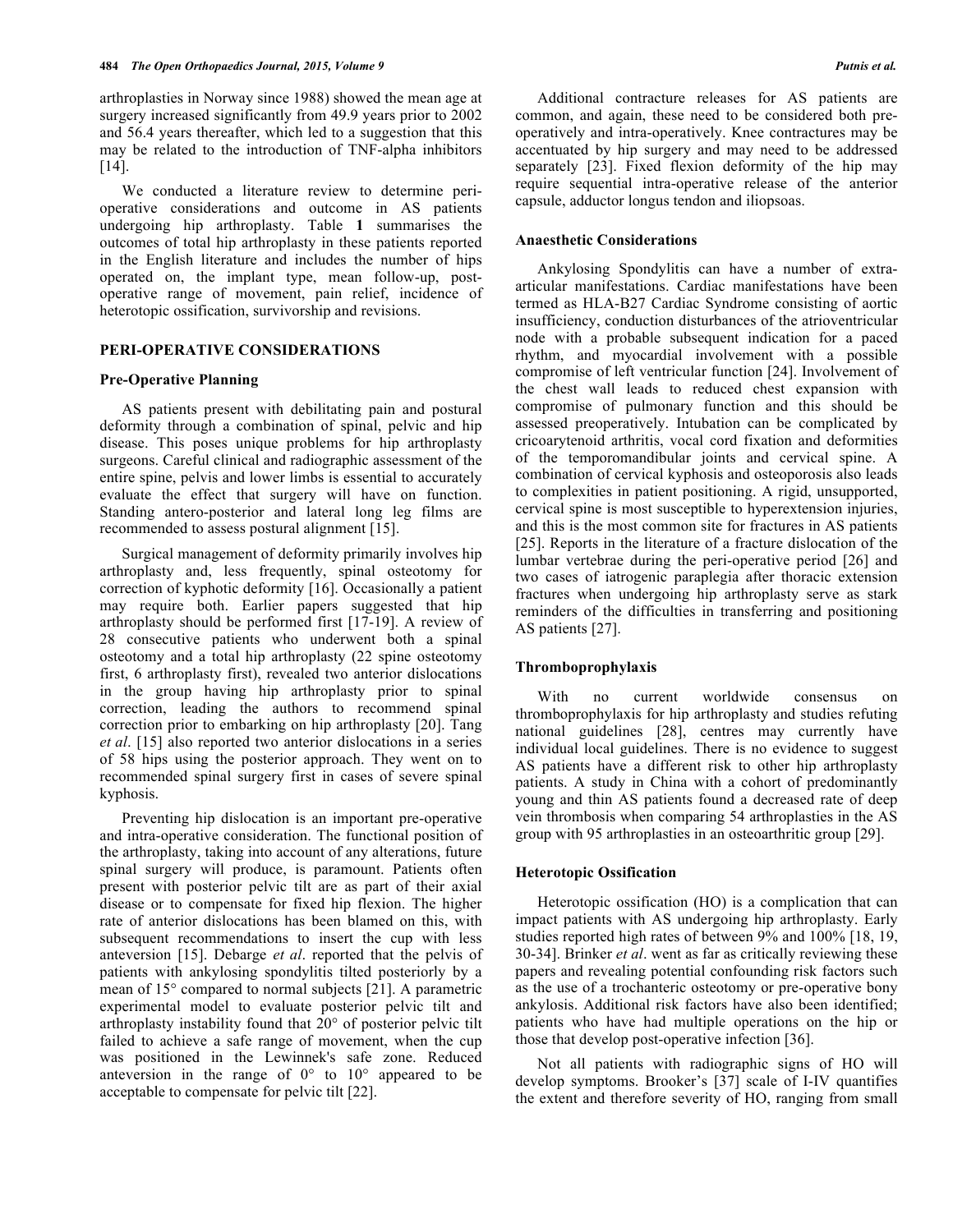| <b>Author (Year)</b>            | Number of<br><b>Hips</b> | Implant<br><b>Type</b>   | Mean<br>Follow-Up<br>(Years) | <b>Range of</b><br>Movement | <b>Pain Relief</b>         | % Heterotopic<br><b>Ossification BC</b><br>I+II/III/IV | Survivorship %<br>(Interval Years)       | Number of<br><b>Revisions</b>    |
|---------------------------------|--------------------------|--------------------------|------------------------------|-----------------------------|----------------------------|--------------------------------------------------------|------------------------------------------|----------------------------------|
| Bisla (1976)<br>$[19]$          | 34                       | ${\bf C}$                | $\overline{4}$               | 148T                        | 91%                        | 62/26/6                                                | NA                                       | $\overline{c}$                   |
| <b>Resnick</b> (1976)<br>$[31]$ | 21                       | $\mathbf C$              | 3                            | NA                          | NA                         | 57/43/29                                               | NA                                       | $\boldsymbol{0}$                 |
| Williams<br>$(1977)$ [65]       | 86                       | $\mathbf C$              | 3                            | NA                          | NA                         | 55/11/7                                                | NA                                       | 10                               |
| Baldurson<br>$(1977)$ [52]      | 18                       | $\mathbf C$              | 3.8                          | 90F1                        | 94%                        | 28/0/0                                                 | NA                                       | $\boldsymbol{0}$                 |
| Shahnahan<br>$(1982)$ [53]      | 16                       | ${\bf C}$                | 7.4                          | NA                          | 94%                        | 100/36/0                                               | NA                                       | $\mathbf{1}$                     |
| Sundaram<br>$(1986)$ [33]       | 98                       | ${\bf C}$                | $\mathbf{1}$                 | NA                          | NA                         | 28.6/11.2/0                                            | NA                                       | NA                               |
| Finterbrush<br>$(1988)$ [66]    | 35                       | $\mathbf C$              | 7.5                          | 86F1                        | NA                         | 17/0/0                                                 | NA                                       | 5                                |
| Calin (1989) [3]                | 138                      | $\mathbf C$              | 7.5                          | NA                          | 89%                        | NA                                                     | NA                                       | 12                               |
| Kilgus (1990)<br>$[36]$         | 53                       | C(38)<br>UC(5)<br>HR(10) | 6.3                          | 109T                        | Significant                | 25/9/9/2                                               | NA                                       | $\mathbf{1}$                     |
| Walker (1991)<br>[18]           | 29                       | $\mathbf C$              | 4.8                          | 168T                        | 97%                        | 77/23/15                                               | NA                                       | $\boldsymbol{0}$                 |
| Gulateri (1992)<br>$[55]$       | 73                       | ${\bf C}$                | 7.5                          | NA                          | $89\%$                     | NA/21/0                                                | NA                                       | $\boldsymbol{0}$                 |
| Bhan (1996)<br>$[23]$           | 19                       | <b>UC</b><br>Bipolar     | 3.8                          | 194T                        | 95%                        | 0/0/0                                                  | $\rm NA$                                 | $\boldsymbol{0}$                 |
| Shih (1995)<br>$[12]$           | 74                       | $\mathbf C$              | 8.3                          | 128T                        | NA                         | NA/3/3                                                 | NA                                       | 23                               |
| <b>Brinker</b> (1996)<br>$[35]$ | 20                       | UC                       | 6                            | 187T                        | 90%                        | 35/0/0                                                 | NA                                       | $\boldsymbol{0}$                 |
| Sochart (1997)<br>$[51]$        | 43                       | $\mathbf C$              | 23                           | 185T                        | 100%                       | 14/0/0                                                 | 92/72/70 (10/20/30)                      | 12                               |
| Tang (2000)<br>$[15]$           | 95                       | C(46)<br>UC(49)          | 16.5                         | NA<br>NA                    | 94%<br>$96\%$              | 74/24/0                                                | $100/98/62$ (5/10/15)<br>95.5/66 (10/11) | 17<br>$\overline{c}$             |
| Sweeney (2001)<br>$[56]$        | 340                      | NA                       | 14                           | $\rm NA$                    | $85\%$                     | $\rm NA$                                               | 90/78/64 (10/15/20)                      | 64                               |
| Lehtimaki<br>$(2001)$ [57]      | $76\,$                   | ${\bf C}$                | NA                           | NA                          | $_{\rm NA}$                | $\rm NA$                                               | 80/66/62 (10/15/20)                      | $\mathfrak{Z}$                   |
| Joshi (2002) [4]                | 181                      | $\mathbf C$              | $10\,$                       | NA                          | 96%                        | 12/0/0                                                 | 87/81/72 (10/15/27)                      | 25                               |
| Bhan (2008)<br>$[40]$           | 92                       | $_{\mathrm{UC}}$         | 8.5                          | 156T                        | 62%                        | 13/1/0                                                 | 99/86 (5/8.5)                            | 13                               |
| Li (2009) [41]                  | 80                       | UC(41)<br>HR(39)         | 3                            | 156T<br>202T                | Significant<br>Significant | 15/0/0<br>5.3/0/0                                      | $\rm NA$                                 | $\boldsymbol{0}$<br>$\mathbf{1}$ |
| Baba (2010)<br>$[39]$           | 31                       | UC                       | 12                           | NA                          | Significant                | 31/6/0                                                 | 100/63.5(10/15)                          | 4                                |
| Bangjian (2012)<br>$[43]$       | 24                       | $_{\mathrm{UC}}$         | 4.2                          | 84F1                        | $100\%$                    | 12/0/0                                                 | NA                                       | $\boldsymbol{0}$                 |
| Malhotra<br>(2012) [42]         | 21                       | HR                       | 3.5                          | 205T                        | $\rm NA$                   | 6.4/0/0                                                | NA                                       | $\mathbf{1}$                     |

| Table 1. |  |  | Summary of outcomes following total hip arthroplasty in ankylosing spondylitis reported in the english literature. |
|----------|--|--|--------------------------------------------------------------------------------------------------------------------|
|          |  |  |                                                                                                                    |

NA: Not available; C: Cemented; T: Total degrees of movement; BC: Brooker Class [37]; UC: Uncemented; Fl: Flexion degrees; HR: Hip resurfacing.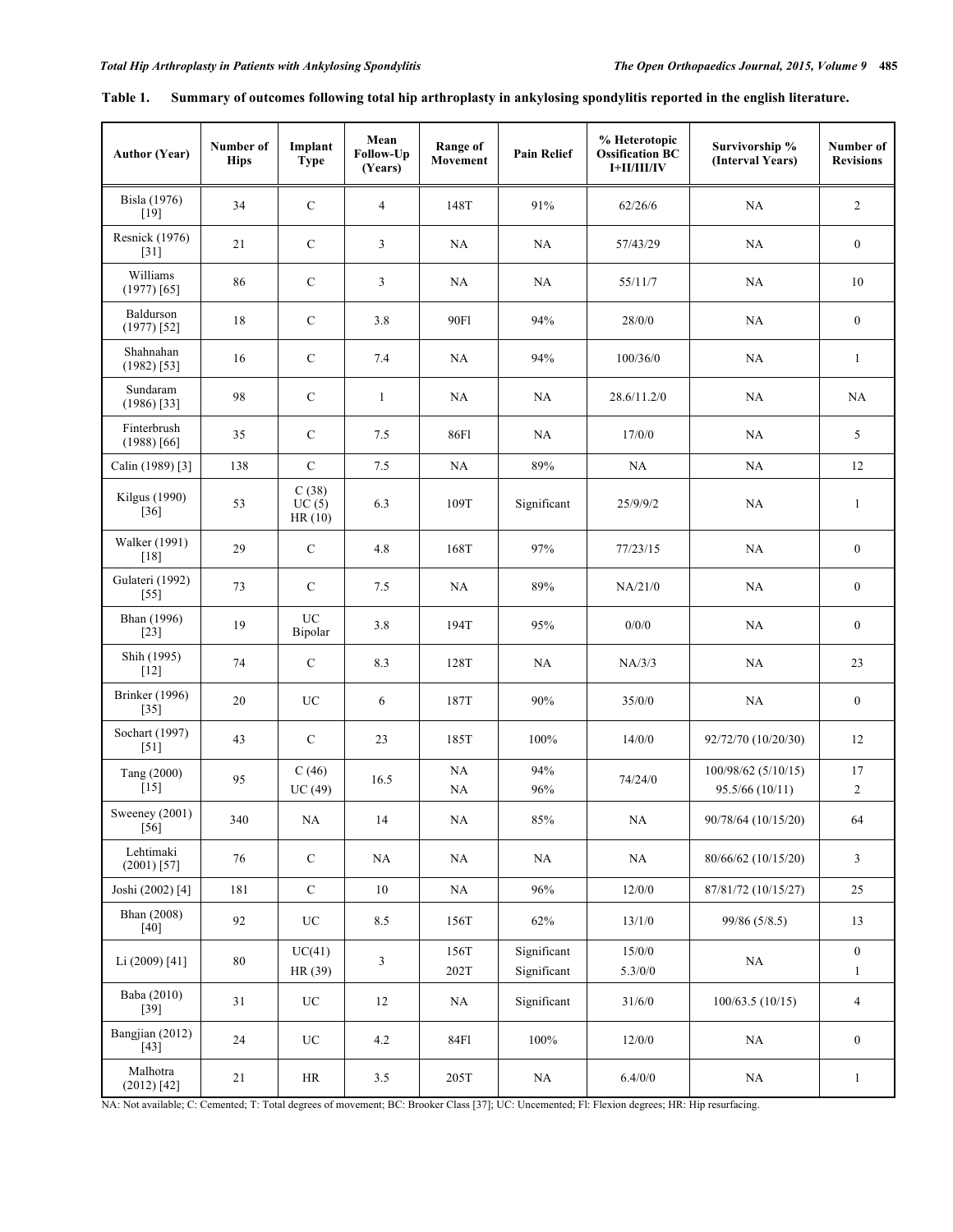islands of ossification to apparent ankylosis. HO can be commonly seen in hip arthroplasty in general, with one series reporting a rate as high as 47%; despite this only 11% had clinical symptoms and these were all graded Brooker 3 or 4 [38]. The HO rate analysis seen in Table **1** is therefore divided into three groups Brooker I and II, Brooker III, and Brooker IV to reflect the likely functional outcomes. Only one in the five most recent studies in the analysis revealed any clinically significant HO; 6 out of 31 hips with Brooker Grade 3 [39]. No prophylaxis was used in this study, whilst three out of the remaining four studies used prophylactic Indomethacin [40-42] and one other paper did not [43].

Prophylaxis of HO has largely been with the use of nonsteroidal anti-inflammatory drugs (NSAIDs) and perioperative radiation therapy. NSAIDs reduce HO by inhibiting inflammatory cells that aid in remodelling and formation of bone [44, 45]. Post-operative treatment should start within 5 days. The duration of therapy has ranged from 7 days to 6 weeks in different studies with comparable outcomes [44]. There was no significant difference found between the different types of NSAIDs; Indomethacin, diclofenac or naproxen [46]. The risks of NSAIDs, gastric ulceration, renal impairment and cardiovascular complications, need to be considered, and intra-operative fracture healing could also be affected. Additionally, integration of cementless components may be negatively influenced by use of NSAIDs. Radiation therapy has been used to prevent and treat HO, by virtue of its potential to target pleuripotential mesenchymal cells, thereby reducing or halting formation of new bone. Hashem *et al.* recruited 47 patients at high risk of HO, including patients with AS, and treated all of them with post-arthroplasty radiotherapy. They showed statistically low rates of HO [47]. In a larger study of eighty-six hips treated with pre-operative radiation as prophylaxis against HO, utilising varying doses of radiation, the rate of HO was low suggesting that this was an effective measure. The rates did not differ with increasing dose of radiation. Complications highlighted from this study included non-union in cases of trochanteric osteotomy and trochanteric bursitis [48]. In general NSAIDs seem to provide superior results when compared to radiation with the added benefit of analgesia [46].

In conclusion there is no strong evidence that all AS patients undergoing total hip arthroplasty should receive HO prophylaxis. However in patients with a history of HO, multiple surgery, or infection, prophylaxis should be considered in the form of pre-operative and post-operative radiation and NSAIDs.

## **OUTCOMES**

In 1970 Welch and Charnley [49] published results on low friction arthroplasty of the hip in Rheumatoid Arthritis and AS. 307 hips were included of which 33 were in AS patients. Outcomes were presented in a combined group with 94.7% of patients reporting absolute pain relief and 3.9% temporary intermittent discomfort. An overall increase in mobility was also reported. Since these early reports a relatively large number of retrospective series have been published. These papers reveal the evolution from using entirely cemented prostheses to more recent series of patients where uncemented prostheses were used. AS patients are on

average a young group to require hip arthroplasty and there is now increasing evidence of prolonged survivorship in these groups when uncemented prostheses are used [50]. There are two series using metal resurfacing arthroplasties which have additionally been included in the review of outcomes (Table **1**).

The variation in the type of prosthesis used and the lack of a universal pre-operative grading system to evaluate the severity of pre-operative hip disease makes comparisons difficult and must be reviewed with this consideration.

#### **Range of Motion**

When range of motion was accurately measured, they have universally been good. Post-operative range has improved as would be expected. The mean average across the ten papers that reported a total combined mean postoperative range of motion, was 167 degrees [12, 18, 19, 23, 35, 36, 40-42, 51]. The highest range of post-operative motion was seen in the hip resurfacing groups (202 and 205 degrees) [41, 42].

## **Pain Relief**

A number of papers have reported significant relief of pain, and others have quantified this with a percentage of post-operative patients who are pain free or very occasionally experience mild pain. Grouping this together revealed the average percentage of excellent pain relief across these 14 papers as 91.6% [3, 4, 15, 18, 19, 23, 35, 40, 43, 51-55]. This figure is lowered by the results of Bhan *et al.* [40] who only included patients with pre-operative bony ankylosis and subsequently reported a rate of 62%. They also went on to comment that in this specific group of patients, some were painfree preoperatively and subsequently developed pain after hip arthroplasty.

#### **Survivorship**

Seven of the studies analysed in this review provided Kaplan Meyer analysis of survivorship over time, and six had at least 15 years follow-up. Across these papers the calculated mean survival at 10 years was 91.8% and at 15 years 71.75% [4, 15, 39, 51, 55, 56]. Prior to this analysis Calin and Elswood reported 12 revisions in 138 hips over a follow-up period of 1-34 years [3]. These results are encouraging and can be quoted as part of the decision process for the AS patient deciding on hip arthroplasty.

When revision surgery not for infection has been required (aseptic loosening), it is more frequently due to acetabular component loosening rather than femoral stem loosening.

#### **Complications**

With a patient group containing a high number of fixed deformities, ankylosis, abnormal posterior pelvic tilting, inflexible spines and osteoporosis it is in not surprising that there are a number of reported complications. Both anterior and posterior dislocations have been reported with a far higher number of anterior dislocations when compared to routine hip arthroplasty from a posterior approach for osteoarthritis [15, 21, 40]. Fractures are not only seen in the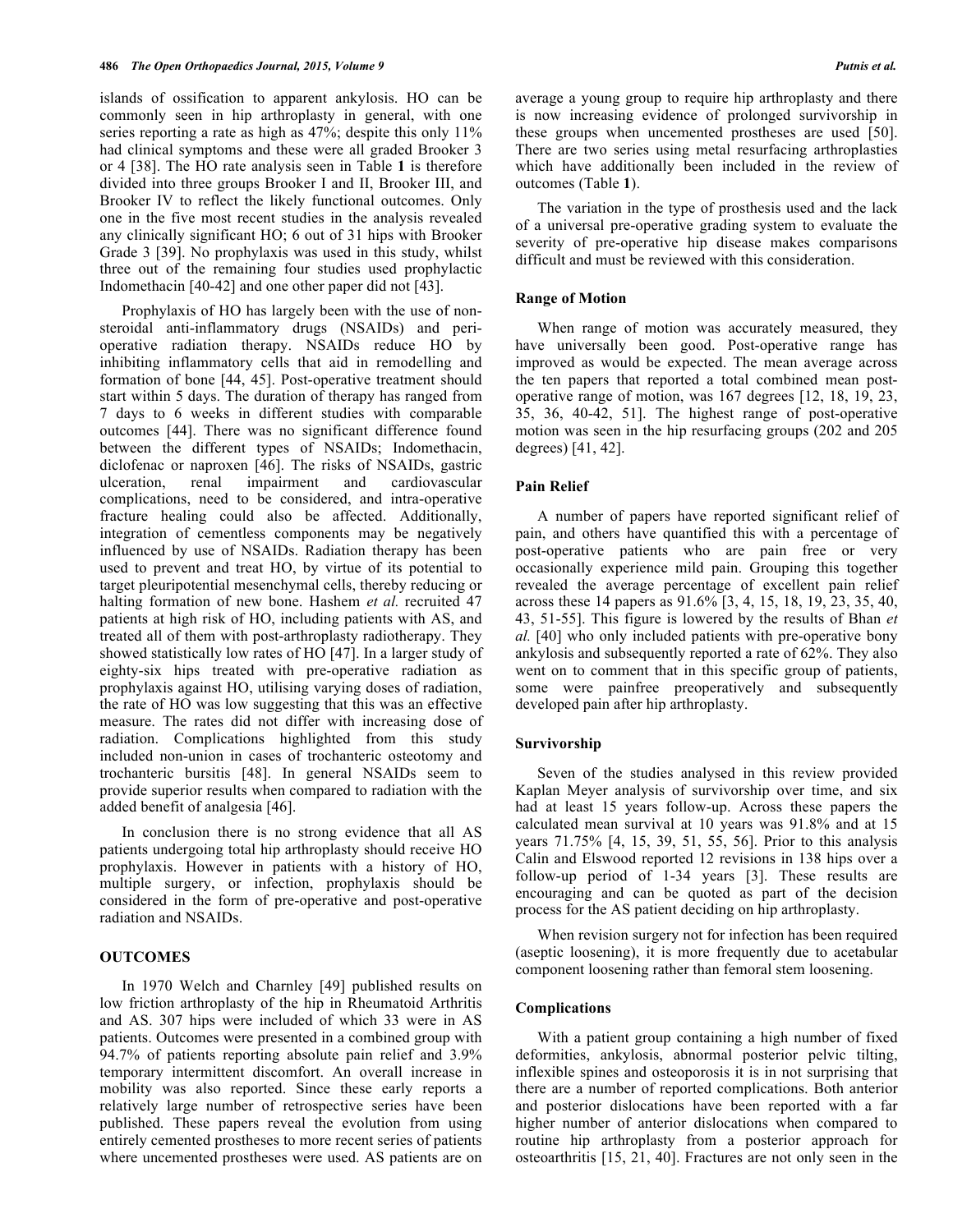spine due to transfer and positioning of patients [11, 12], but intra-operatively around the proximal femur which can be osteoporotic and difficult to access without adequate soft tissue releases [18, 35, 38, 39, 42, 48].

#### **DISCUSSION**

Hip involvement is more common in juvenile or generally earlier onset AS, and is often seen bilaterally. The survivorship of the resultant arthroplasties therefore becomes paramount in both patient's and clinician's minds. It is therefore useful to discuss and compare the outcome of AS hip arthroplasty with groups of young patients who required hip arthroplasty for other reasons. A recent systematic review of total hip arthroplasty in patients under 30 years old with a variety of causative pathologies for their severe hip disease (predominantly osteonecrosis, juvenile rheumatoid arthritis and developmental dysplasia) found substantial clinical improvements in patients' function and pain. The revision rate across all papers was 19.86% for the acetabular components and 6.5% for the femoral side over a follow up period which ranged from 7.7-20 years [57]. This is comparable with the clinical outcome and revision rate for AS patients and also demonstrates a higher acetabular component failure rate than femoral component failure rate. Of the eight papers systematically reviewed there was a similar mix of cemented and uncemented prostheses and differing bearing surfaces. Further analysis revealed that uncemented hard on hard bearing implants may have a lower revision rate, although more studies with longer follow up are required.

Uncemented stem designs have shown good survivorship at 10 years across all ages [58, 59] and in patients under fifty years of age [59, 60]. Whilst the trend in younger patients is towards uncemented fixation, it is worth noting that the all cemented designs in the earlier papers did not reveal high revision rates, and hence the bearing surface may be a more important factor than the type of bone implant fixation. Polyethylene wear has been shown to be a causative factor for the loosening of acetabular components in situations where the femoral stem has remained well fixed [61]. Hip arthroplasty in young active patients where polyethylene is used provides an environment for wear and subsequent osteolysis [62].

There is no doubt that total hip arthroplasty provides significant pain relief and/or greatly improved range of movement in patients with ankylosing spondylitis [63, 64]. In those that have hip joint ankylosis the procedure is performed to provide functional improvement as hip pain can be minimal. These patients are technically more challenging and may have a higher complication rate or develop new pain, and as such if arthroplasty is likely it should be offered before hip ankylosis. Early results would suggest that a hard on hard bearing could improve the survivorship of the prosthesis, and with the ongoing alerts regarding metal on metal bearings this increasingly points towards the use of ceramic bearings for AS patients [65-68].

## **CONFLICT OF INTEREST**

The authors confirm that this article content has no conflict of interest.

# **ACKNOWLEDGEMENTS**

## Declared none.

#### **REFERENCES**

- [1] Dean LE, Jones GT, MacDonald AG, Downham C, Sturrock RD, Macfarlane GJ. Global prevalence of ankylosing spondylitis. Rheumatology (Oxford) 2014; 53(4): 650-7.
- [2] Vander Cruyssen B, Munoz-Gomariz E, Font P, *et al*. Hip involvement in ankylosing spondylitis: epidemiology and risk factors associated with hip replacement surgery. Rheumatology (Oxford) 2010; 49: 73-81.
- [3] Calin A, Elswood J. The relationship between spinal, pelvic and hip involvement in ankylosing spondylitis: one disease process or several? Br J Rheumatol 1988; 27: 393-5.
- [4] Joshi AB, Markovic L, Hardinge K, Murphy JCM. Total hip arthroplasty in ankylosing spondylitis. J Arthop 2002; 17(4): 427- 33.
- [5] Chen WS, Chen CH, Lin KC, *et al*. Immunohistological features of hip synovitis in ankylosing spondylitis with advanced hip involvement. Scan J Rheumatol 2009; 38: 154-5.
- [6] Xu L, Sun Q, Jiang S, *et al*. Changes in gene expression profiles of the hip joint ligament of patients with ankylosing spondylitis revealed by DNA chip. Clin Rheumatol 2012; 31(10): 1479-91.
- [7] Yilmaz MH, Ozbayrak M, Kasapcopur O, *et al*. Pelvic MRI findings of juvenile onset ankylosing spondylitis. Clin Rheumatol 2010; 29: 1007-13.
- [8] Hamadouche M, Kerboull L, Meunier A, Courpied JP, Kerboull M. Total hiparthroplasty for the treatment of ankylosed hips: a five to twenty-one-year follow-up study. J Bone Joint Surg Am 2001; 83- A(7): 992-8.
- [9] Rittmeister M, Starker M, Zichner L. Hip and knee replacement after longstanding hip arthrodesis. Clin Orthop 2000; (371): 136- 45.
- [10] Lubahn JD, Evarts CM, Feltner JB. Conversion of ankylosed hips to total hip arthroplasty. Clin Orthop 1980; (153): 146-52.
- [11] Jadon DR, Ramanan AV, Sengupta R. Juvenile *Versus* Adult-onset Ankylosing Spondylitis - Clinical, Radiographic, and Social Outcomes. A Systematic Review. J Rheumatol 2013; 40(11): 1797- 805.
- [12] Shih LY, Chen TH, Lo WH, Yang DJ. Total hip arthroplasty in patients with ankylosing spondylitis: long term follow-up. J Rheumatol 1995; 22(9): 1704-9.
- [13] Hamdi W, Zeineb A, Ghannouchi M, Associated risk factors with worse functional prognosis and hip replacement surgery in ankylosing spondylitis. Joint Bone Spine 2012; 79: 94-102.
- [14] Nystad TW, Furnes O, Havelin LI, *et al*. Hip replacement surgery in patients with ankylosing spondylitis 2014; 73: 1194-7.
- [15] Tang WM, Chiu KY. Primary Total Hip Arthroplasty in Patients With Ankylosing Spondylitis. J Arthop  $2000$ ;  $15(1)$ :  $52-8$ .
- [16] Kubiak EN, Moskovich R, Errico TJ, Di Cesare PE. Orthopaedic management of ankylosing spondylitis. J Am Acad Orthop Surg 2005; 13: 267-78.
- [17] Lee ML. Orthopaedic Problems in ankylosing spondylitis. Rheumatism 1963; 19: 79-82.
- [18] Walker LG, Sledge CB. Total hip arthroplasty in ankylosing spondylitis. Clin Orthop Rel Res 1991; 262: 198-204.
- [19] Bisla RS, Ranawat CS, Inglis AE. Total hip arthroplasty in patienys with ankylosing spondylitis with involvement of the hip. J Bone Joint Surg Am 1976; 58: 233-8.
- [20] Zheng GQ, Zhang YG, Chen JY, Wang Y. Decision making regarding spinal osteotomy and total hip replacement for ankylosing spondylitis. Bone Joint J 2014; 96-B: 360-5.
- [21] Debarge R, Demey G, Roussouly P. Radiological analysis of ankylosing spondylitis patients with severe kyphosis before and after pedicle subtraction osteotomy. Eur Spine J 2010; 19(1): 65- 70.
- [22] Sato T, NakashimaY, Matushita A, Fujii M, Iwamoto Y. Effects of posterior tilt on anterior instability in total hip arthroplasty: a parametric experimental modelling evaluation. Clin Biomechanics 2013; 28: 178-81.
- [23] Bhan S, Malhotra R. Bipolar hip arthroplasty in ankylosing spondylitis. Arch Orthop Trauma Surg 1996; 115: 94-9.